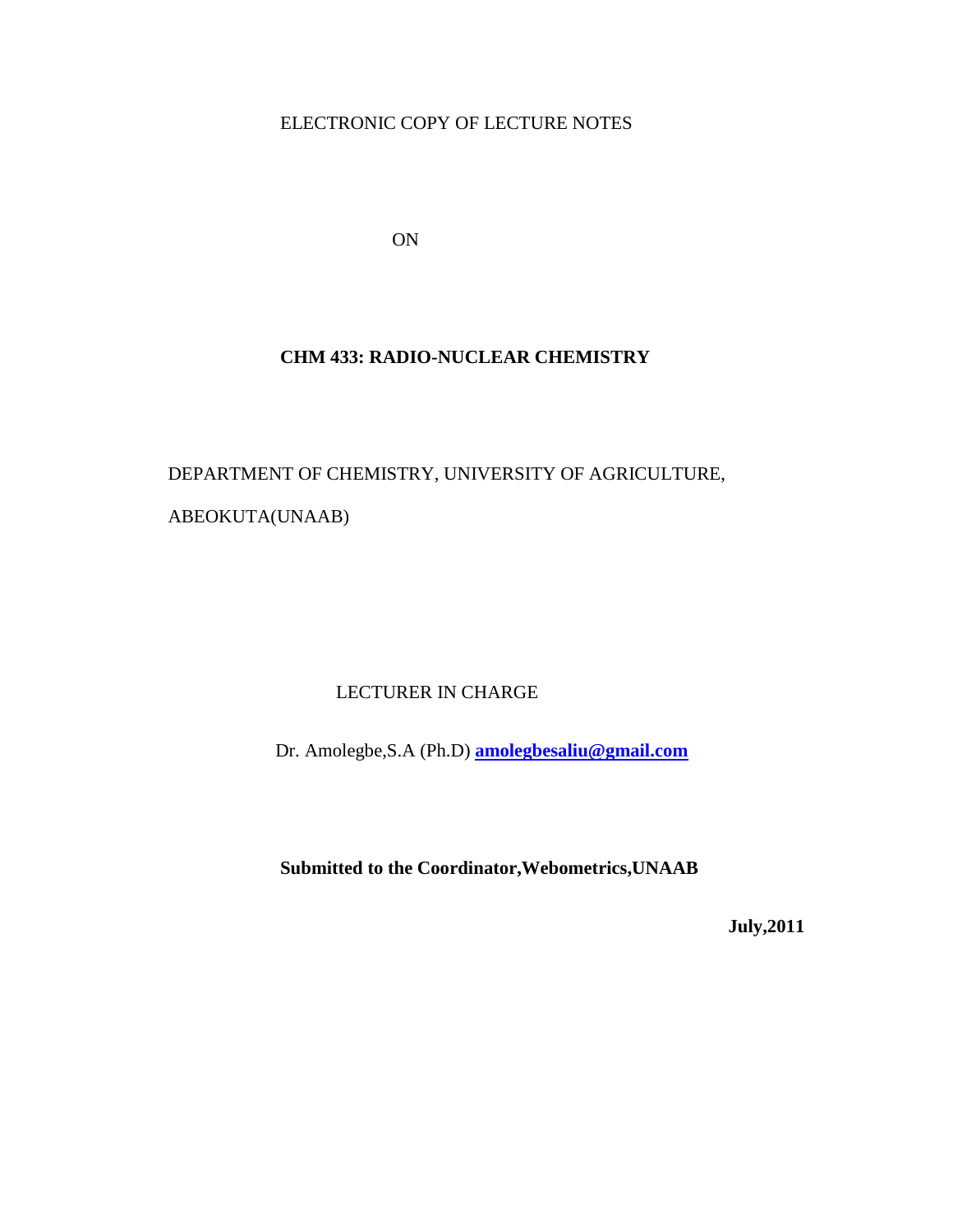## **COURSE DESCRIPTION**

### CHM 433: Radio-nuclear Chemistry 2units

Radionuclear methods; Natural radioactivity, fusion, fission, decay processes, nature of radiation. Nuclear models, energies of nuclear reactions. Principles and measurement of radioactivity. Application of radioactivity. Radiation hazards.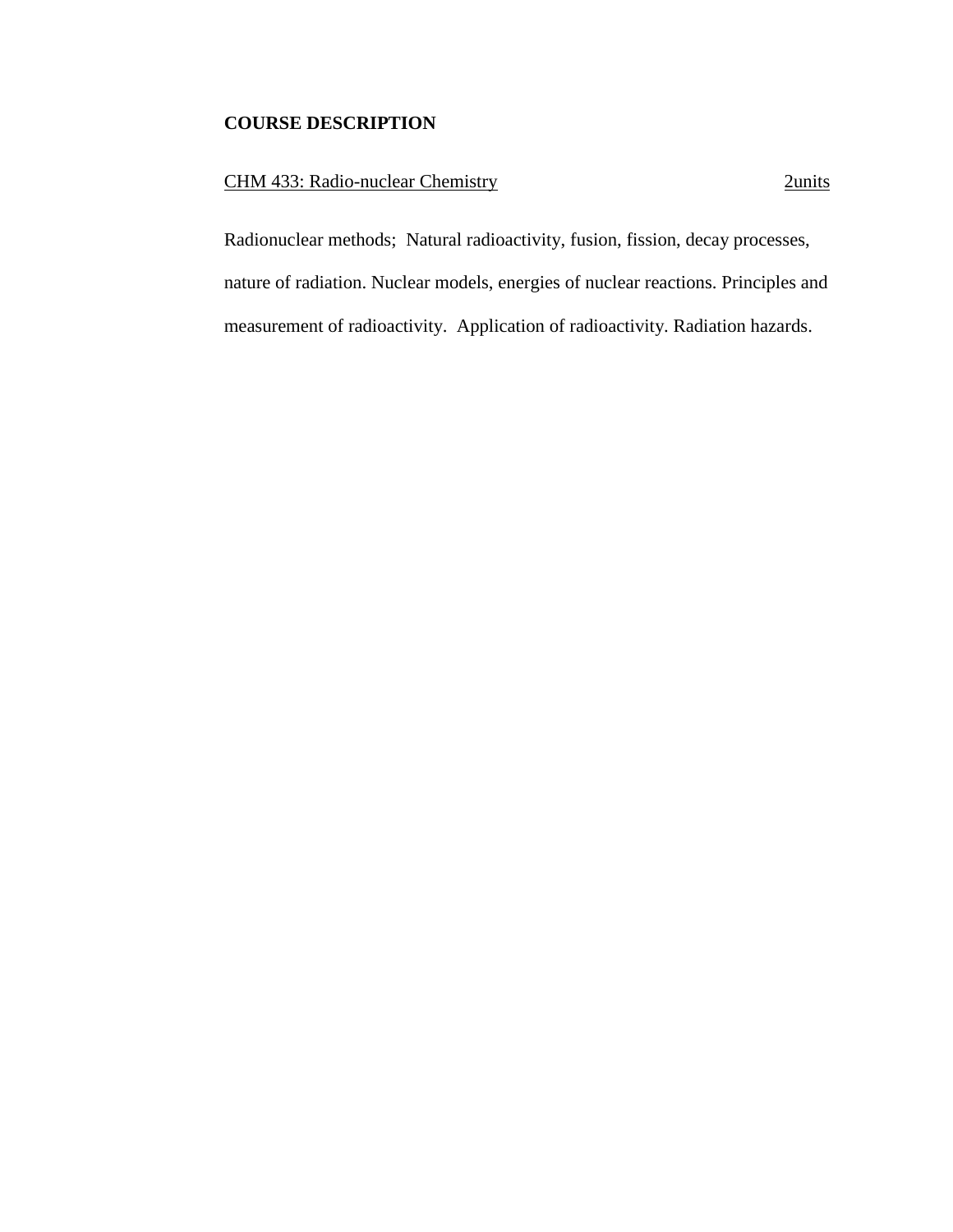#### **Introduction**

The nuclear properties of an atom depend on the number of protons and neutrons in the nucleus both of which are called nucleons. Nuclear chemistry explains the science of nuclear reactions with emphasis on their uses in chemistry and their effects on biological systems. It deals with changes in matter originating in the nucleus of atoms or a nuclear reaction involves changes in the nucleus of an atom.

 $A_{z}X \rightarrow A'_{z}Y + Z$ 

When nuclei change spontaneously, emitting radiations(e.g  $\alpha$ ,  $\beta$ ,  $\gamma$ ..), they are said to be radioactive and when they occur naturally such transformations of the nucleus lead to it being radioactive. Some atoms are naturally stable such are never undergoing further reactions while others are, " not stable isotopes". Nuclei that are radioactive are called radionuclides, and atoms containing these nuclei are called radioisotopes.

Besides, transformations may also be brought about artificially and the energy released in nuclear fission reactions is harnessed in the nuclear fuels industry. Emissions of radiation is one of the ways in which an unstable nucleus is transformed into a more stable one with less energy.

## **Natural Radioactivity**

This is the spontaneous distingration of an atomic nucleus with emission of particles.

|                      | Type of Radiations  |                    |                     |
|----------------------|---------------------|--------------------|---------------------|
| Property             |                     |                    | $\sim$              |
| Charge               |                     |                    |                     |
| <b>Mass</b>          | $6.64X\ 10^{-24}$ g | 9.11X $10^{-28}$ g |                     |
| Relative penetrating |                     | 100                | 10,000              |
| power                |                     |                    |                     |
| Nature of radiation  | 4 <sub>2</sub> He   | - 1                | High energy photons |
| Absorber             | Thin paper          | Aluminium          | Lead block          |

Summary of Properties of α, β, γ Radiations

## **Measurement / Detection of Radioactivity**

Becquerel detected and measured radioactivity by exposing photographic film to a source of radiation. Its detection could be obtained through:

| 1)                           | Geiger muller counter   |
|------------------------------|-------------------------|
| 2)                           | Scintillation counter   |
| 3)                           | Diffusion cloud chamber |
| $\left( \frac{1}{2} \right)$ | Electroscope            |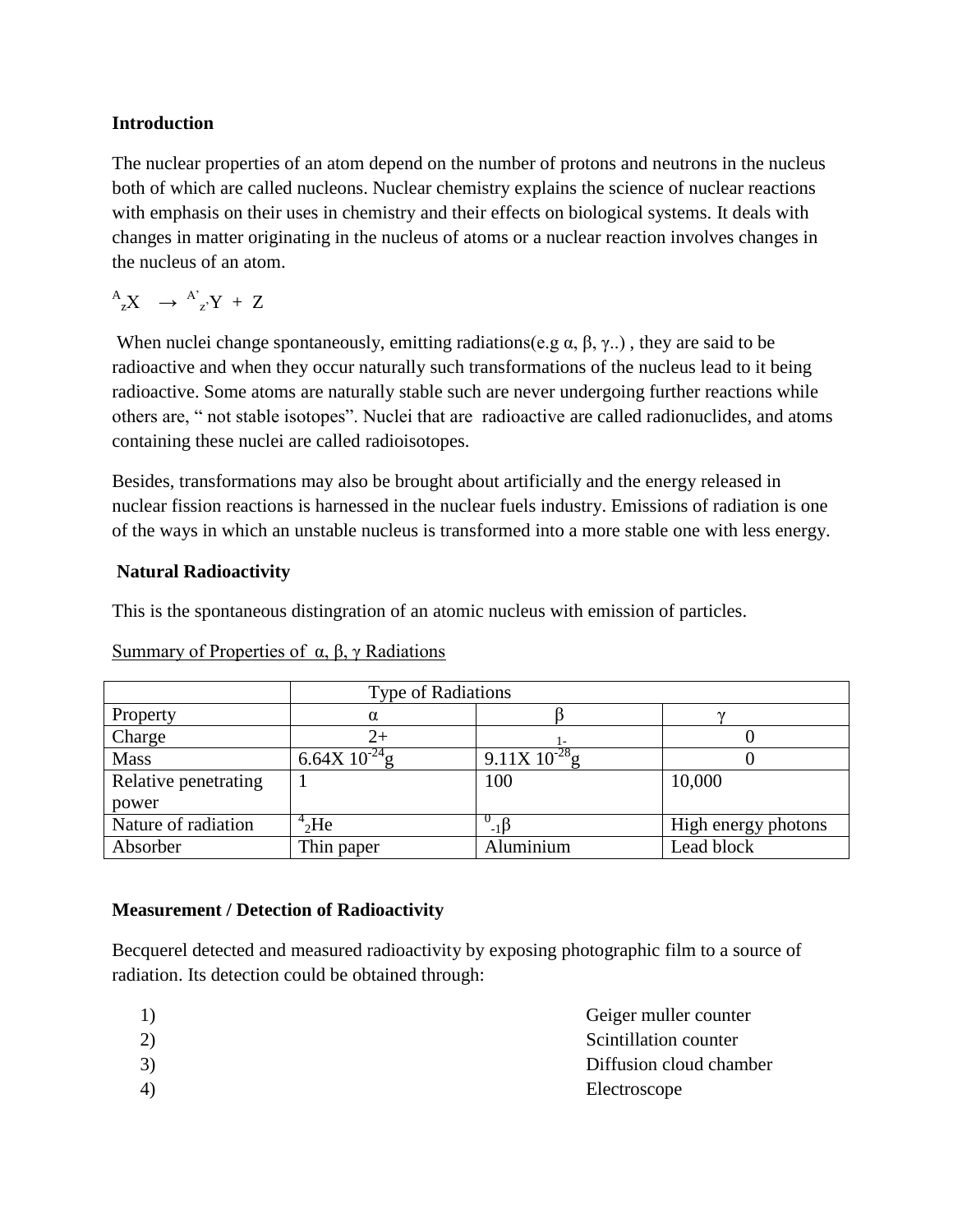#### **Rates of radioactive Decay**

The rate at which a sample decays is called activity. The decomposition of a radioactive element is the simplest example of a true  $1<sup>st</sup>$  order (Unimolecular) reaction. In such a reaction, the rate of a decomposition is directly proportional to the amount of undecayed materials and may be exposed mathematically as  $A \rightarrow P$  ( where  $R = K[N]$  )

#### **Tasks**

# **Data: electron rest mass =9.10939 X 10- <sup>31</sup>kg, proton rest mass =1.67262 X 10-27 kg, neutron rest mass =1.67493 X 10-27 kg and c=2.9979 X 10<sup>8</sup>ms-1**

1(a) Define the following and give example where necessary

- (i) Radioisopes
- (ii)Nucleons
- (iii) Nuclear binding energy
- (iv) Mass defects
- $(v)$  Half-life
- (b) How much time is required for 5.75mg sample of radionuclei to decay to 1.50mg if it has

- (c ) Would you expect stable isotope not to decay with reason(s).
- 2 (a) i Conceptualize the meaning of radionuclear from nuclear chemistry
	- ii Explain in short the trend of nuclear stability pattern with respect to n/p ratio for  $\alpha$  and  $\beta$ decay.

 $t_{1/2}$  of 27.8 days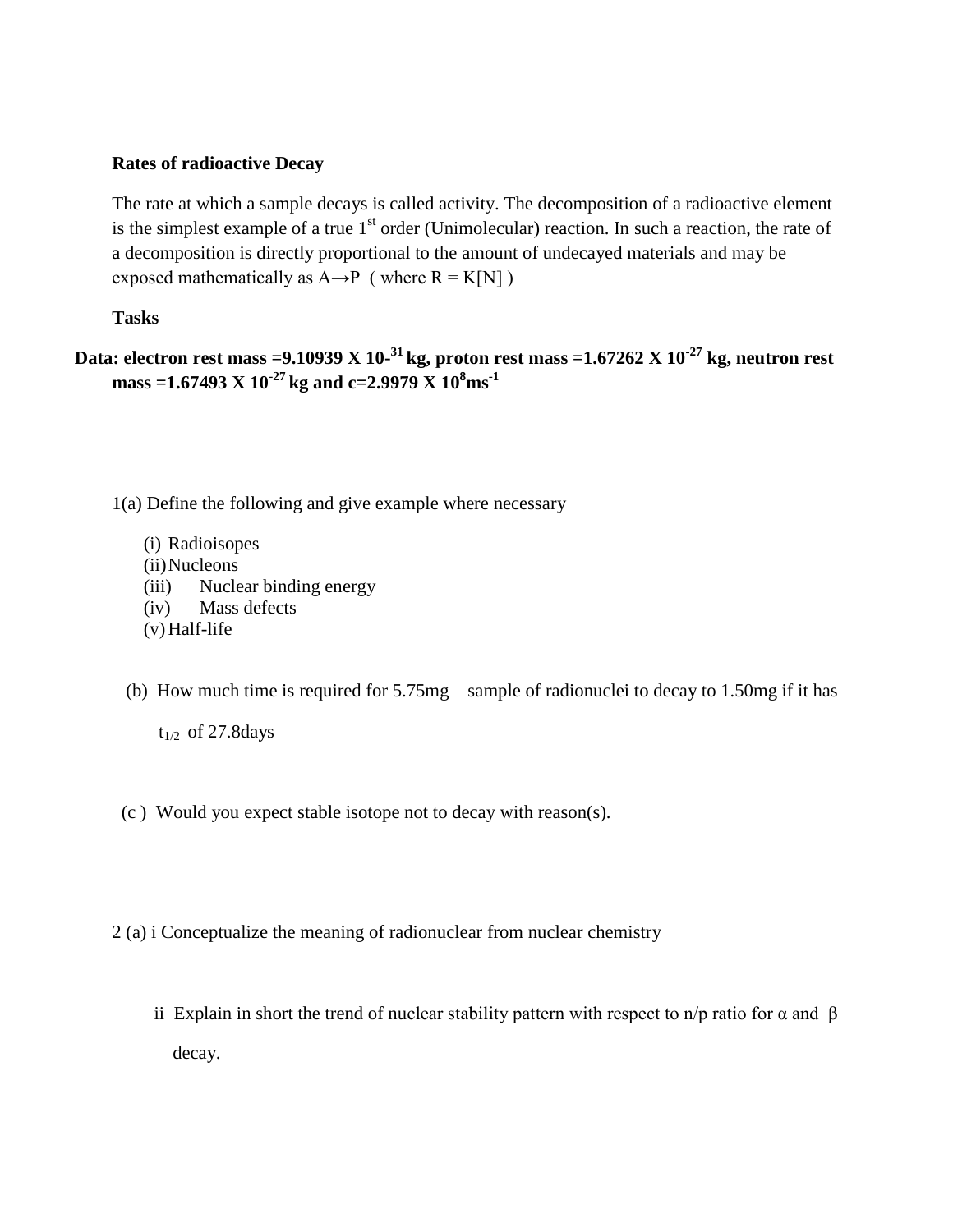- (b) Draw a comparison between the **3** popular radiations under the followings:
	- (i) Charge (ii) absorber (iii) ionizing effect (iv) nature of radiation
- ( c ) i State rate of radionulear decay

ii Interpret with equation these nuclear reactions:

- (I) Postron emission of <sup>11</sup>C (II)  ${}^{32}{}_{16}S(n,p) {}^{32}{}_{15}S$
- 3 (a) Mention 4 devices that are used to detect and measure with clear explaination of the principle of any one.
	- (b) The half life of nuclei is 12.3yrs. If 48mg of it is released from a nuclear power plant.

During the course of an accident, what mass of this nuclide will remain after 49.2yrs.

( c ) Account for the stability of :

- $(i)$  $7N$  (ii)  $32^{15}N$  (iii)  $3^{14}H$
- 4 (a) List 7 applications of radioisotopes.
	- (b) Consider this nuclear reaction:
	- $^{238}$ <sub>92</sub>U  $\rightarrow$   $^{234}$ <sub>90</sub>Th + <sup>4</sup><sub>2</sub>He

Hints:  $^{238}$ <sub>92</sub>U has 238.0003amu,  $^{234}$ <sub>90</sub>Th has 233.9942amu and  $^{4}$ <sub>2</sub>He has 4.0015amu, cal the enegy changes of this reaction.

(c) How much energy must be supplied to break a single  $^{31}P$  nucleus into separated protons and neutrons if the nucleus has a mass of 30.965533 amu? What is the nuclear binding